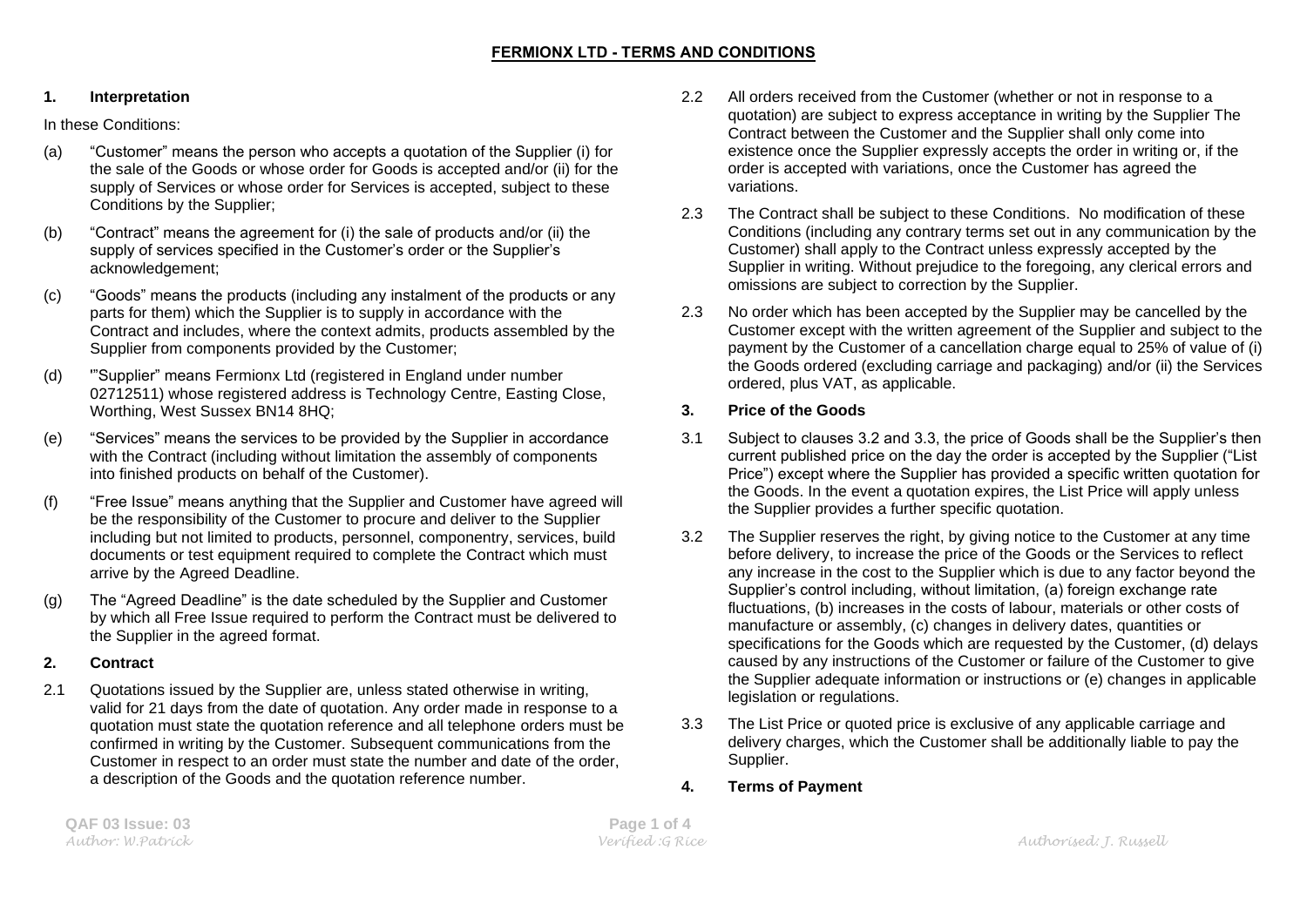## **FERMIONX LTD - TERMS AND CONDITIONS**

- 4.1 Unless expressly agreed otherwise by the Supplier in writing, payment terms shall be strictly net 30 days from date of invoice without deduction or set-off of any kind. The Supplier reserves the right to require the Customer to produce a sufficient letter of credit from a reputable financial institution before despatching Goods or performing Services.
- 4.2 If Free Issue materials do not reach the Supplier by the Agreed Deadline then the Supplier reserves the right to change the payment terms without breaching the contract and issue a proforma invoice for immediate settlement by the Customer of all materials, labour and services the Supplier has expended up to the Agreed Deadline.
- 4.3 The materials in clause 4.2 can be retained by the Supplier to await the arrival of the Free Issue materials or they can be returned to the Customer.

#### **5. Packing**

- 5.1 The Supplier warrants that it is not subject to the Producer Responsibility Obligations (Packaging Waste) Regulations 2005 and consequently all packaging, crates and other containers are non-returnable, except with the express written agreement of the Supplier.
- 5.2 Goods will be delivered in the Supplier's standard packaging and charged at the Supplier's then current rates and it is the Customer's responsibility to ensure that such standard packaging meets the Customer's requirements. If the Customer has specific packaging specifications, these must be communicated in writing to the Supplier at the time the order is placed and may require additional charges to be levied.

## **6. Delivery**

- 6.1 The Supplier will use reasonable endeavours to meet any agreed delivery or service completion dates but time of delivery or performance shall not be of the essence and the Supplier shall not be liable for any delay, however occasioned, or for the consequences of any delay. No delivery or Service shall be considered as overdue until the Customer has made a written request for delivery or completion of the Service and given the Supplier reasonable time to comply with such a request.
- 6.2 Deliveries of Goods shall be effected EXW (Incoterms 2010) the Customer's specified warehouse notwithstanding the fact that the Supplier may also arrange carriage of the Goods to the Customer's address on behalf of the **Customer**
- 6.3 If Goods are for export, it will be Customer's responsibility to obtain all export and import licences and settle all applicable duty and other imposts, taxes and charges. The Supplier, even where it has agreed to do so, shall not be required to arrange carriage on behalf of the Customer unless it is in receipt of documentary evidence that all such matters have been properly dealt with. If no such evidence is produced, the Supplier shall be entitled to terminate the Contract and the Customer shall indemnify the Supplier against all loss, damages and expenses incurred or suffered by the Customer as a result of such termination.
- 6.3 If the Customer fails to take delivery of the Goods, the Supplier shall be entitled (without being obliged to do so and without prejudice to any other right it may have) to store the Goods at the Customer's cost and risk.
- 6.4 On receipt of Goods, the Customer shall notify the Supplier within a period no more than 30 days, of any discrepancies or rejection of Goods.

## **7. Title and Risk**

- 7.1 Where the Goods have been paid for in advance of delivery, risk of loss and title to the Goods will transfer to the Customer on delivery. Where payment has not been made in advance, risk of loss shall pass on delivery but title shall not pass until full payment has been received by the Supplier for the Goods. The foregoing shall apply to each instalment of Goods where delivery is made by instalment.
- 7.2 Until title in the Goods passes to the Customer, it will hold the same as bailee for the Supplier and keep them safe and store them separately so that the Goods can be recognized as the property of the Supplier and forthwith upon request shall deliver the Goods back to the Supplier or allow the Supplier unrestricted access to any premises in which the Goods are being held for any purpose (including the removal of the Goods).
- 7.3 The Customer may resell the Goods (but only in the ordinary course of business) notwithstanding that at the time of resale the Goods remain the property of the Supplier by virtue of the foregoing provisions provided that the Customer as trustee shall account to the Supplier for the proceeds of such resale.
- 7.4 Where the Customer has provided components to the Supplier to be used in the performance of the Services, risk of loss and title to the components shall at all times remain with the Customer who shall be solely responsible for ensuring the components, if it wishes to do so.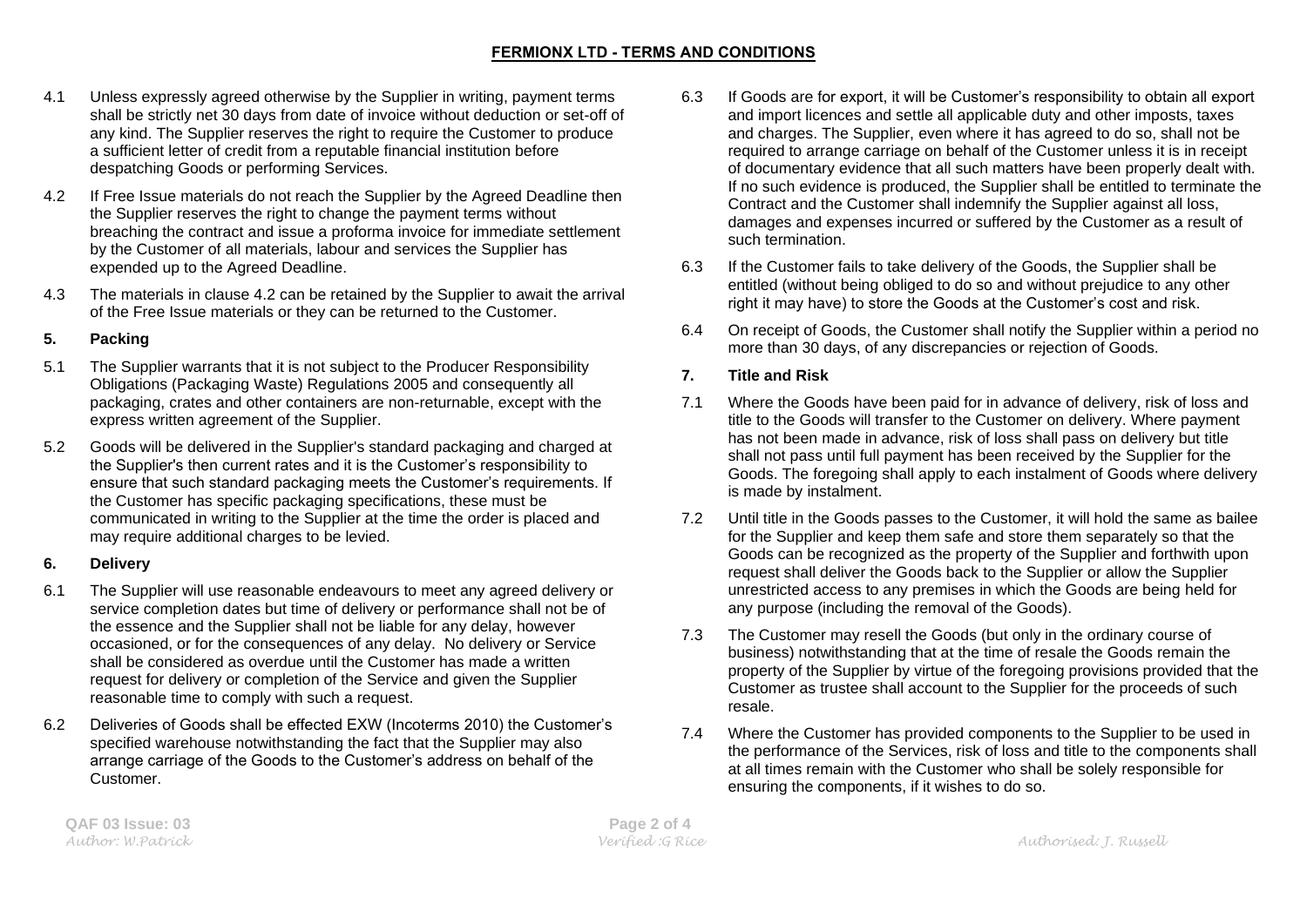## **8. Force Majeure**

The Supplier shall not be liable for any delay or failure to perform any of its obligations under the Contract due to any matter outside the Supplier's control including without limitation strikes, lock-outs, acts of God, war, fire, tempest, computer interruptions, riots, terrorism, epidemics, quarantine restrictions, accident or damage to machinery, or delay in obtaining or inability to obtain through scarcity of materials ("Force Majeure"). In the event of Force Majeure, the Supplier shall notify the Customer as soon as reasonably practicable and the Supplier may, at its option, either suspend delivery until a reasonable time after the end of Force Majeure or cancel the Contract, without compensation to the Customer.

#### **9. Warranty**

- 9.1 The Supplier warrants the Goods (excluding those assembled from components provided by the Customer) to be free from defects in material and workmanship for a period of 12 months unless otherwise specified from the date of delivery ("Warranty Period"). The Supplier warrants that the Services will be provided with reasonable skill and care. The Supplier accepts no responsibility whatsoever for the accuracy of drawings, particulars, weights and dimensions, patterns, specifications, performance figures or other data in any quotation, catalogue, advertisement, price list, leaflet or other publication or document issued by the Supplier ("General Specifications") unless the same are expressly set out in the Contract. Under no circumstances shall General Specifications be impliedly incorporated into the Contract or be construed as representations inducing the Contract.
- 9.2 In the event of a valid claim during the Warranty Period, the Supplier's liability shall be limited to, at its option, repairing or replacing the Goods or reperforming the Services.
- 9.3 As a condition of this warranty, any defects must be brought to the Supplier's attention for verification within 14 days of discovery and the Goods alleged to be defective (or to have been defectively assembled) must be returned to the Supplier within a further 14 days. The Supplier reserves the right when repairing or re-assembling defective Goods to use improved designs of any parts to be replaced.
- 9.4 The warranty in clause 9.1 does not apply to any Goods which have been repaired or altered by anyone other than the Supplier or to any defect due to misuse, negligence, accident or any other cause other than normal and reasonable use.

9.5 The warranty in clause 9.1 is in lieu of all statutory warranties (express or implied) including without limitation any warranty in respect of merchantability or satisfactory quality or fitness for purpose.

#### **10. Lien**

The Supplier shall have a general lien on all Goods to which title has passed to the Customer (or to which title already belonged to the Customer) and which are in the Supplier's possession from time to time as security for any sum to be paid by the Customer under any Contract or otherwise (including without limitation in respect to invoices which are not yet due for payment).

#### **11. Anti-slavery and human trafficking**

In performing its obligations under the agreement, the Supplier shall: Comply with all applicable anti-slavery and human trafficking laws, statutes, regulations and codes from time to time in force including but not limited to the Modern Slavery Act 2015; and have and maintain throughout the term of this agreement its own policies and procedures to ensure its compliance. Not engage in any activity, practice or conduct that would constitute an offence under sections 1, 2 or 4, of the Modern Slavery Act 2015 if such activity, practice or conduct were carried out in the UK; and

Include in its contracts with its direct subcontractors' and suppliers' antislavery and human trafficking provisions that are at least equivalent to those set out in this clause.

## **12. Waiver**

The Supplier's rights shall not be affected or restricted by any indulgence or forbearance granted to the Customer. No waiver by the Supplier of the breach of any provision of a Contract shall operate as a waiver of any subsequent breach of the same or any other provision.

## **12. Limitation of Supplier's Liability**

12.1 SUBJECT TO CLAUSE 12.2, IN NO EVENT SHALL THE SELLER BE LIABLE TO THE BUYER FOR ANY LOSS OF PROFITS OR INDIRECT, INCIDENTAL, SPECIAL, CONSEQUENTIAL, PUNITIVE OR EXEMPLARY